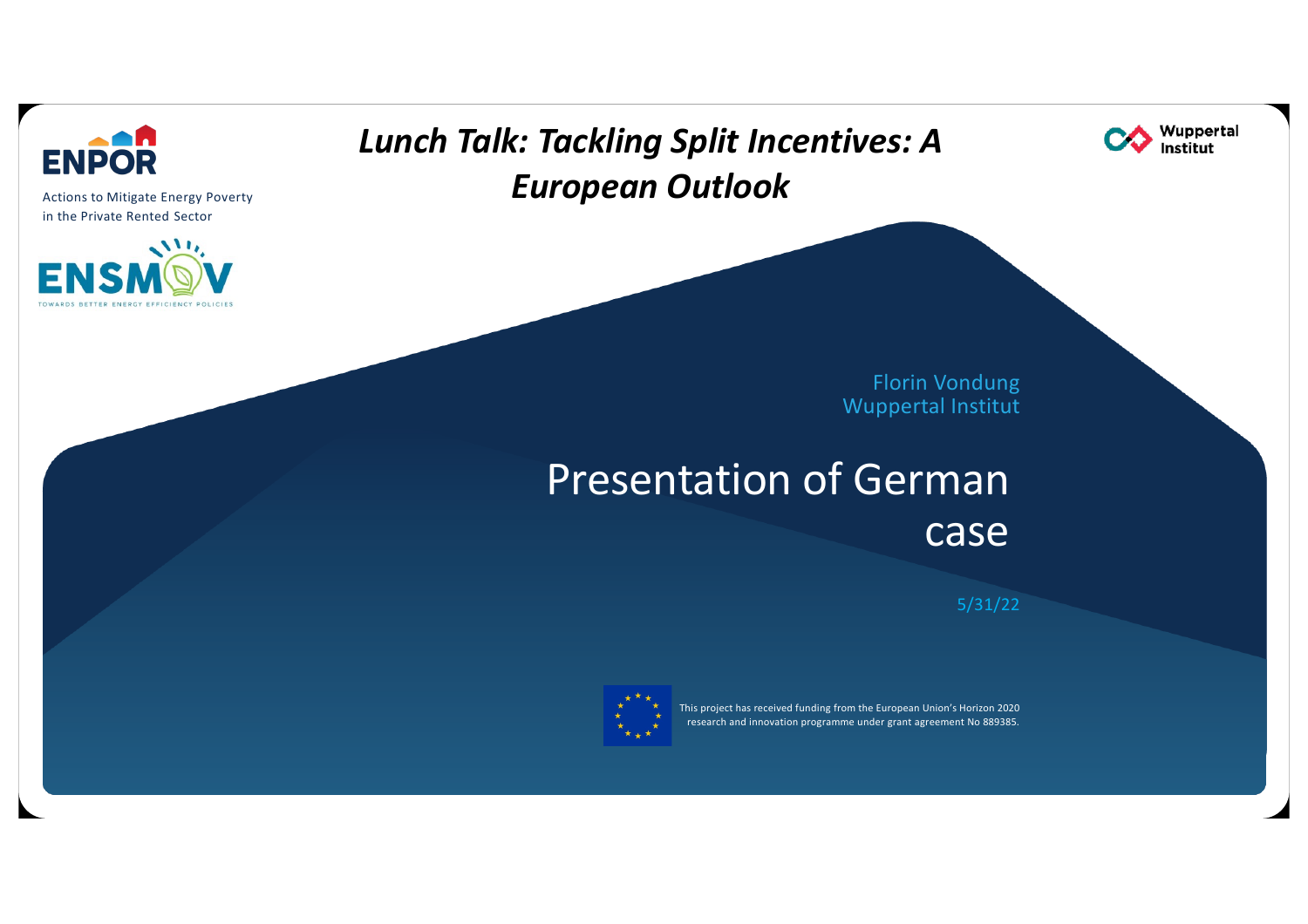## SPLIT INCENTIVES IN GERMANY – CHARACTERISTICS OF THE RESIDENTIAL HOUSING SECTOR

- 50% of households are tenants (destatis 2021)
- 21.2 million rented dwellings of which around 2/3 are owned by private small scale landlords (Savills 2019)
- Average age of private small-scale landlords is 59 years (IW 2019)
- Average rent to income ratio: 27,2 % (destatis 2021)
- Housing costs as a percentage of disposable income 29,7 % (58,5% for at-poverty-risk population) (destatis 2021)
- 9 % of households are energy poor (Eurostat 2020)
- 68% of energy poor households are tenants (own calculation for 2019)

Wuppertal Institut



DE=Germany, AT=Austria, FR=France, NL=Netherlands, IT=Italy, BE=Belgium,  $GR = Greece$ ,  $PT = Portugal$ ,  $ES = Spain$ .

Deutsche Bundesbank

### Source: German Federal Bank 2020



Source: Savills Research 2019

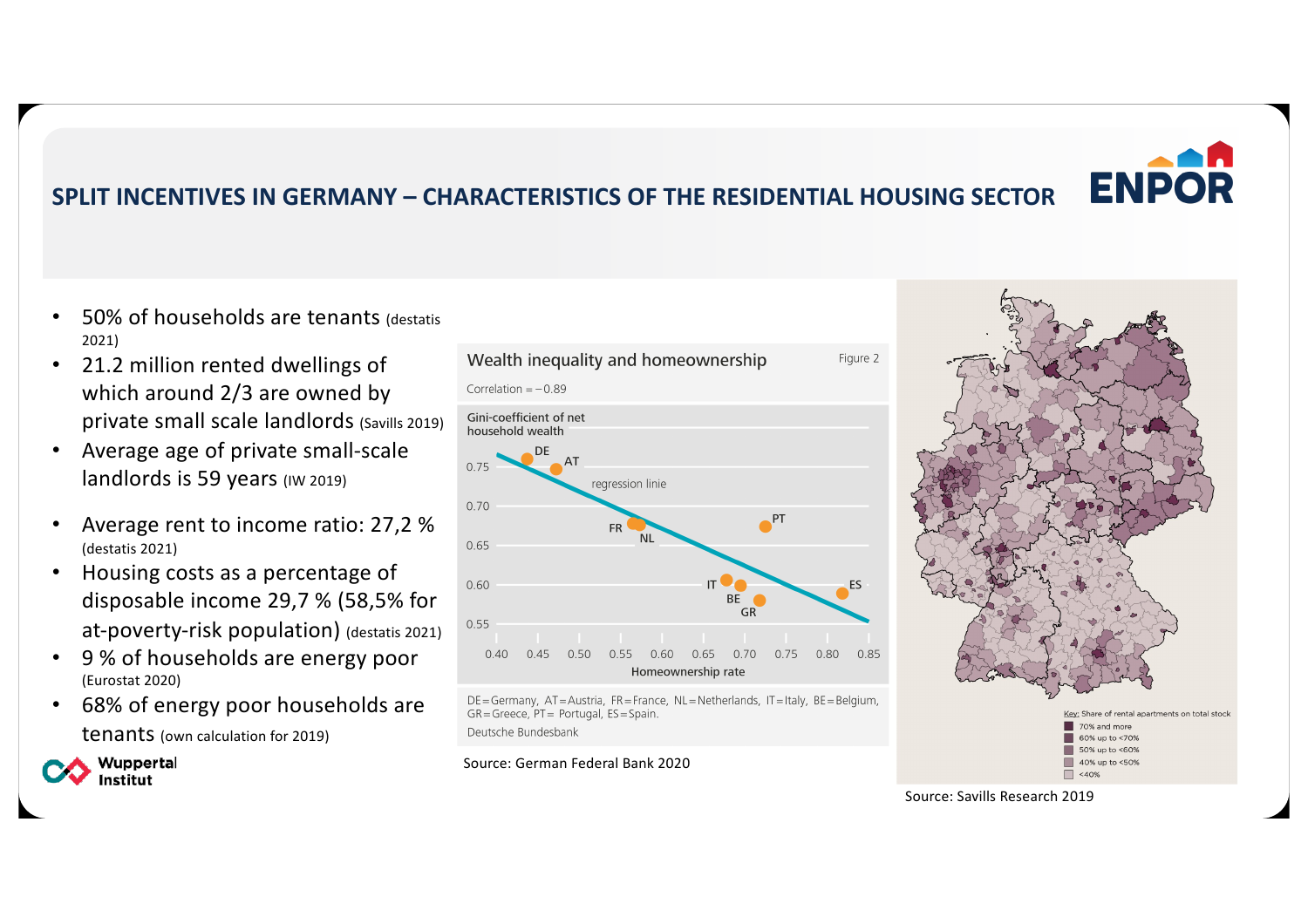

Regulatory measures:

SPLIT INCENTIVES IN GERMANY – POLICIES AND LEGAL FRAMEWORK

- Cap on general rent increases ("Mietpreisbremse") for re-let existing dwellings in tense housing markets at 110% of the local reference rent
- Cap on rent increases following energy refurbishments at 8 % / a of investment costs and limited to 3 € / m<sup>2</sup> for the following 6 years (2 € / m<sup>2</sup> in dwellings with less than 7 € / m<sup>2</sup>)
- Distribution of additional costs of  $CO<sub>2</sub>$ -pricing among landlords and tenants tiered according to the climate friendliness of the building (kg  $CO<sub>2</sub>$  / m<sup>2</sup> / a) from 2023 on (adopted)
- Mandatory insulation of attics and pipes / replacement of old boilers (> 30 years)

### Financial support/incentives:

- Housing support for low-income households ("Wohngeld")
- State coverage of heating costs of welfare recipients
- Redistribution of  $CO_2$ -pricing revenues per head up to a specified household income ("Klimageld") from 2023 on (planned)
- Tiered subsidies or soft loans for energy refurbishments OR tax deductibility (20% of investment costs)



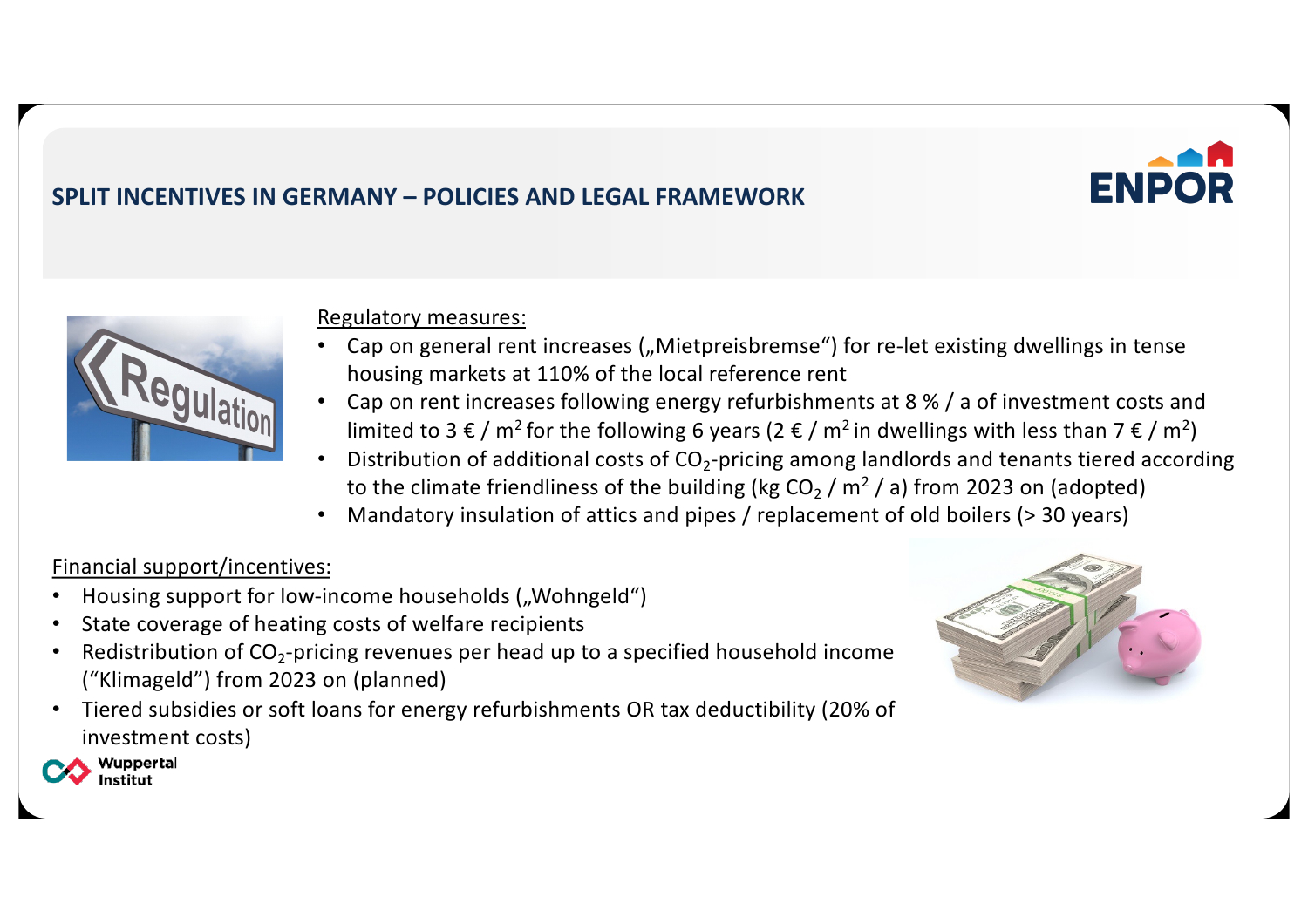### SPLIT INCENTIVES IN GERMANY – RECOMMENDATIONS



### Potential elements of a policy package

• Introduction of mandatory energy certificates based on building energy requirement

**ENPOR** 

- Introduction of gradually tightening MEPS for existing buildings as a precondition for renting
- One-stop-shops for energy refurbishment
- Switch from the currently prevailing cold-rent model to a partial warm rent
- Increase capacity of competent authorities for compliance monitoring